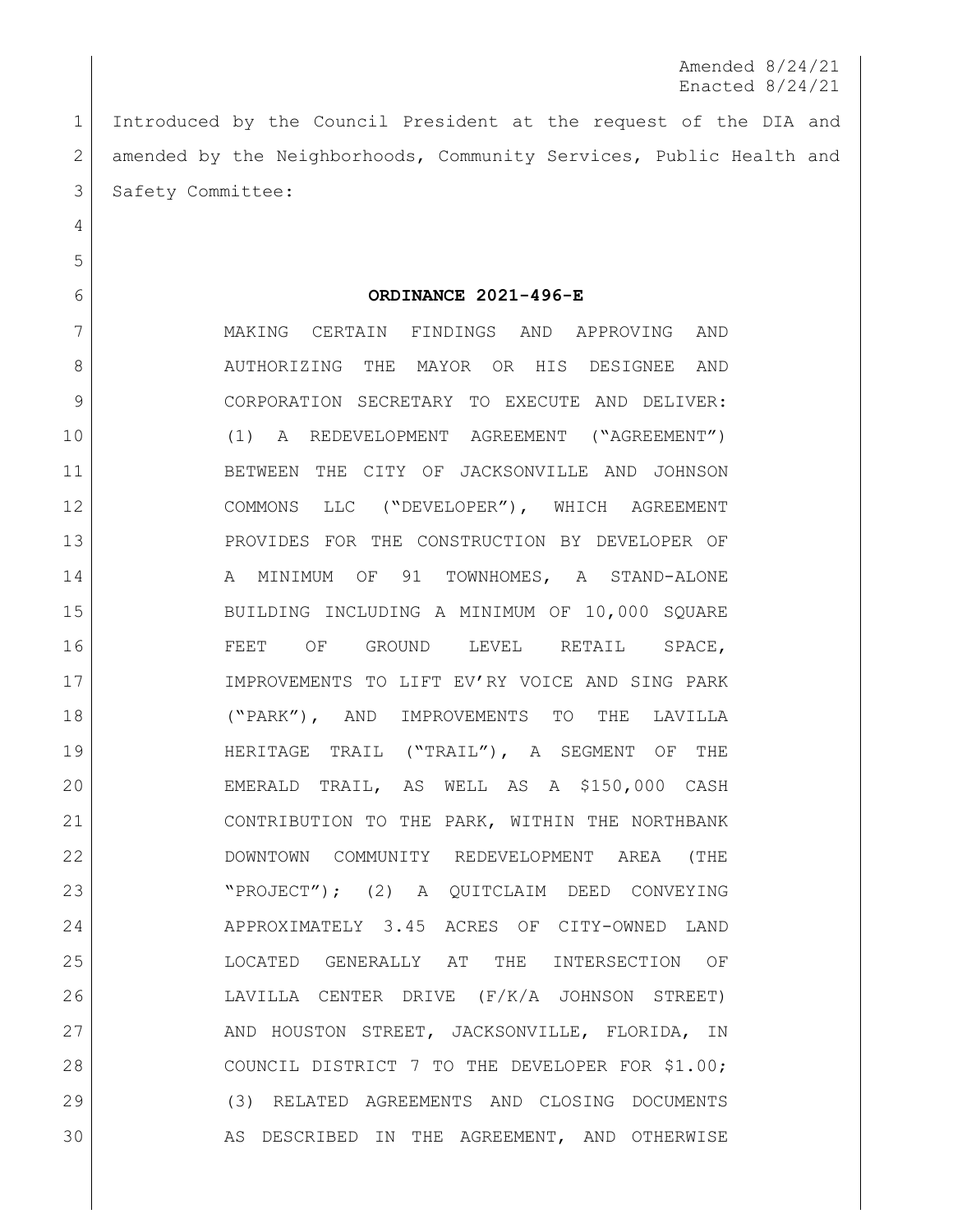1 TO TAKE ALL NECESSARY ACTION TO EFFECTUATE THE 2 PURPOSES OF THE AGREEMENT; DESIGNATING THE DOWNTOWN INVESTMENT AUTHORITY AS CONTRACT MONITOR; PROVIDING FOR OVERSIGHT OF THE **PROJECT BY THE DEPARTMENT OF PUBLIC WORKS:** 6 ROVIDING AN EFFECTIVE DATE.

**WHEREAS**, the City of Jacksonville ("City") is the owner of approximately 3.45 acres of real property comprised of portions of the following R.E. numbers: 074845 0000, 074828 0100, and 074830 0100, all as more specifically described in the redevelopment agreement (the "Redevelopment Agreement") between the City and Johnson Commons LLC ("Developer") placed **Revised On File** with the Legislative Services Division, and located in the LaVilla neighborhood within the Northbank Downtown Community Redevelopment 16 Area (collectively, the "Property"); and

 **WHEREAS**, pursuant to DIA Resolution 2021-03-02 attached hereto as **Exhibit 1,** the Downtown Investment Authority ("DIA") issued its Notice of Disposition for a City-owned property and agreed that absent an alternate bid, the DIA would approve the terms of a proposal submitted by the Developer, and no such alternate bid was 22 received; and

 **WHEREAS**, the Property will be conveyed to the Developer for \$1.00 on the closing date (the "Closing Date") in exchange for: (i) the Developer making a \$150,000 contribution to the City to be utilized for improvements to Lift Ev'Ry Voice and Sing Park (the "Park"); (ii) the development of a minimum of 91 townhomes (the "Townhomes") together with associated roadways and sidewalks, and (iii) the development of a stand-alone building fronting Lee Street and Forsyth Street which shall include a minimum of 10,000 square feet of ground level retail space and which may include an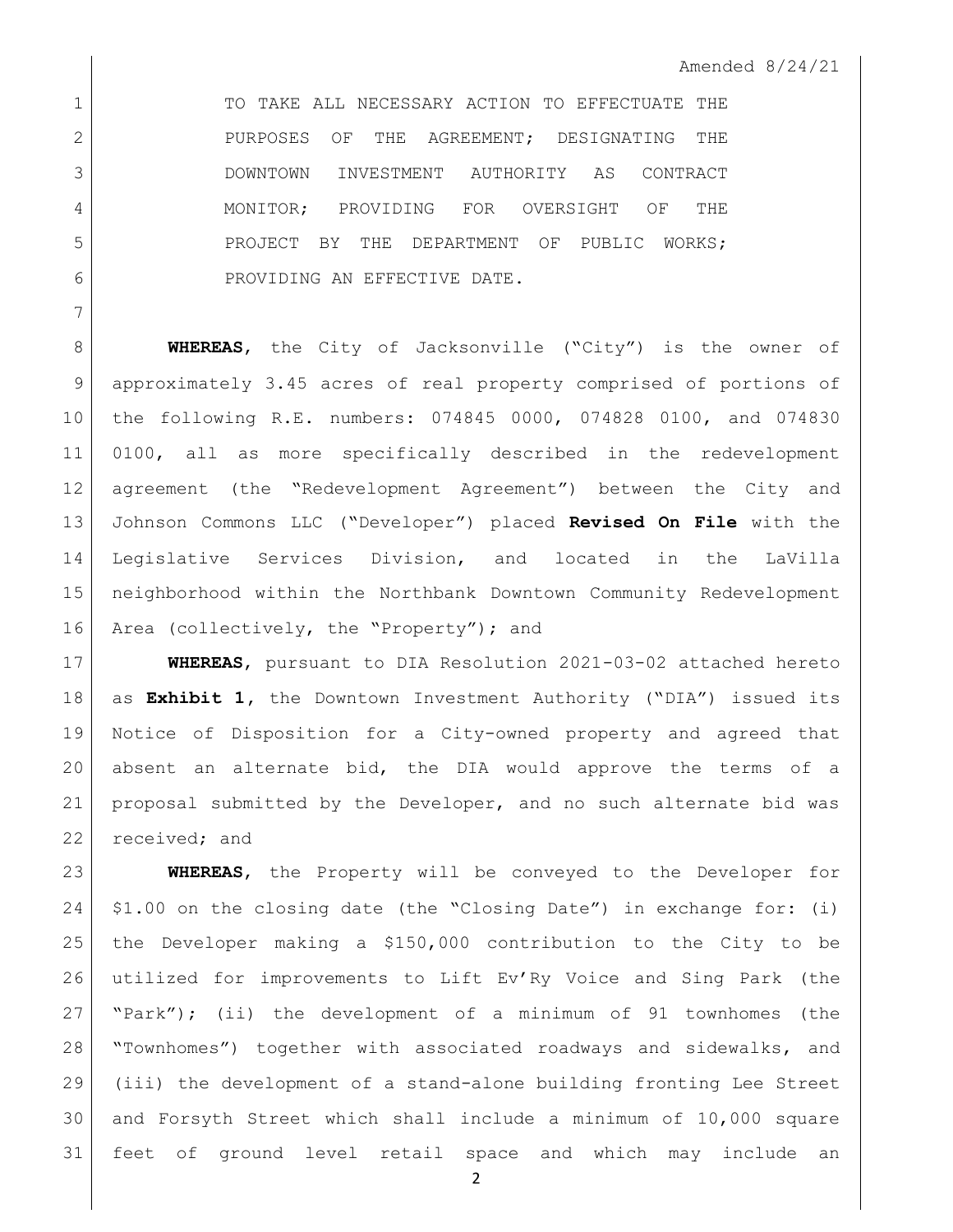additional multi-family residential component (the "Retail or Mixed 2 Use Building") (collectively, the "Project"); and

 **WHEREAS**, the Project will be constructed in two phases the first of which shall include all of the improvements in the Project other than the Retail or Mixed Use Building (the "Phase One Improvements"), and the second of which shall include the Retail or 7 | Mixed Use Building (the "Phase Two Improvements");

 **WHEREAS**, in the event the Developer fails to commence construction of the Phase One Improvements within forty-five (45) days after Developer receives final permits for the Phase One Improvements, but in no event later than eight (8) months after the 12 Closing Date, title to the Property shall revert to the City;

 **WHEREAS**, in the event the Developer fails to commence construction of the Phase Two Improvements by the date that sixty (60) months after the date of the Redevelopment Agreement, title to a portion of the Property shall revert to the City;

 **WHEREAS,** upon the sale of each Townhome unit, the City shall receive at closing fifty percent (50%) of the net revenues to 19 Developer in excess of \$250,250; and

 **WHEREAS,** supporting the development of the Project will 21 redevelop and create a more intense use of the Property, generate new ad valorem taxes on the Property, eliminate blight conditions in the area, and provide job opportunities to residents of the 24 area; and

 **WHEREAS,** the DIA has authorized this transaction pursuant to the DIA Resolution attached hereto as **Exhibit 1**; now, therefore

**BE IT ORDAINED** by the Council of the City of Jacksonville:

 **Section 1. Findings.** It is hereby ascertained, 29 determined, found and declared as follows:

(a) The recitals set forth herein are true and correct.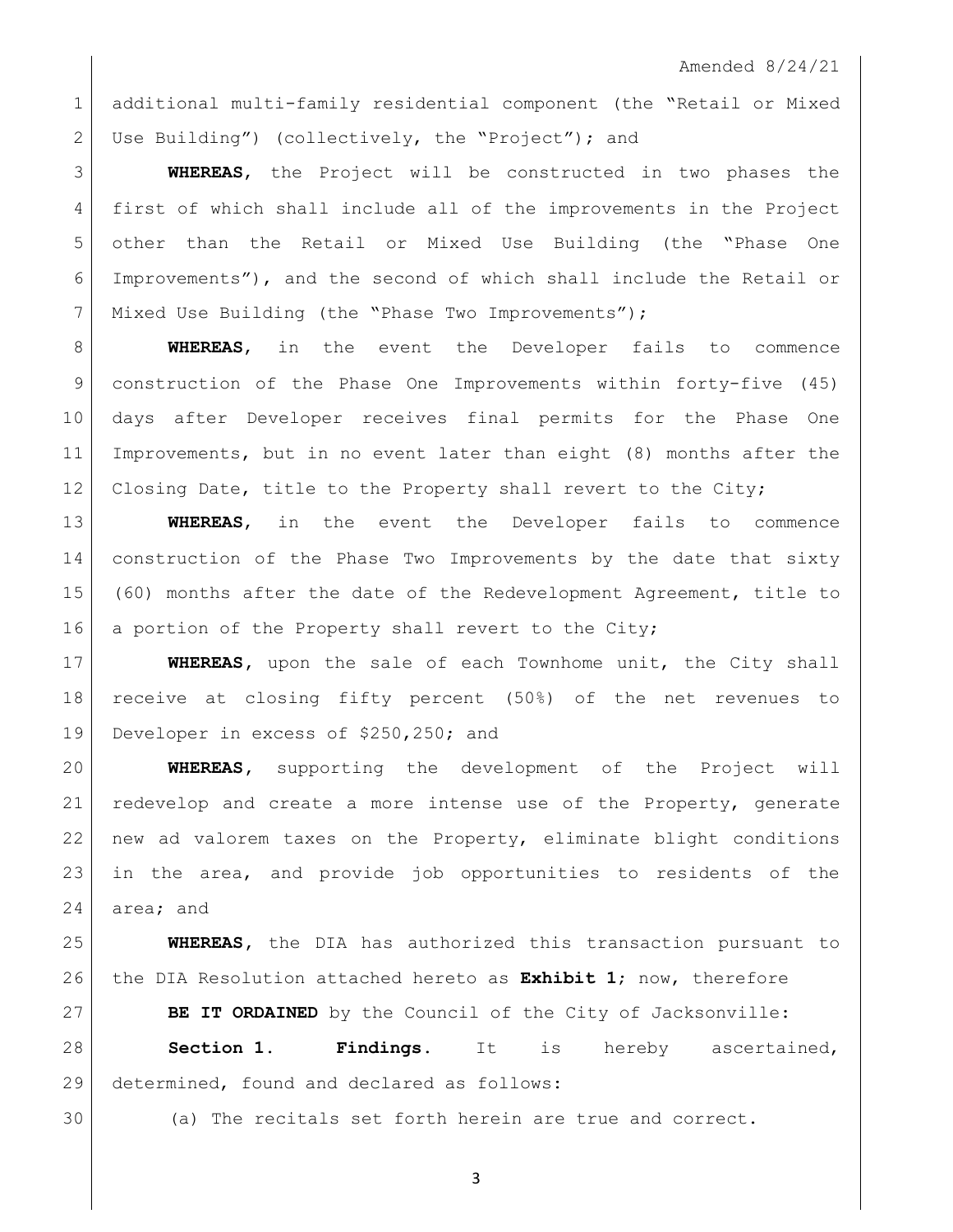1 (b) The Project will greatly enhance the City and otherwise 2 promote and further the municipal purposes of the City.

 (c) The City's assistance for the Project will enable and 4 facilitate the Project, the Project will enhance and increase the City's tax base and revenues, and the Project will improve the quality of life necessary to encourage and attract business 7 expansion in the City.

8 (d) Enhancement of the City's tax base and revenues are 9 | matters of State and City concern.

(e) The Developer is qualified to carry out the Project.

 (f) The authorizations provided by this Ordinance are for public uses and purposes for which the City may use its powers as a municipality and as a political subdivision of the State of Florida and may expend public funds, and the necessity in the public interest for the provisions herein enacted is hereby declared as a 16 | matter of legislative determination.

 (g) This Ordinance is adopted pursuant to the provisions of Chapters 163, 166 and 125, Florida Statutes, as amended, the City's Charter, and other applicable provisions of law.

 **Section 2. Approval and Authorization.** There is hereby approved and the Mayor, or his designee, and the Corporation 22 Secretary, are hereby authorized to execute and deliver on behalf of the City the Redevelopment Agreement, Quitclaim Deed, and related documents referenced therein between the City of Jacksonville and Developer, in substantially the form placed **Revised On File** with the Legislative Services Division 27 (collectively, the "Agreements"), and all such other documents, necessary or appropriate to effectuate the purpose of this Ordinance (with such "technical" changes as herein authorized).

 The Agreements may include such additions, deletions and changes as may be reasonable, necessary and incidental for carrying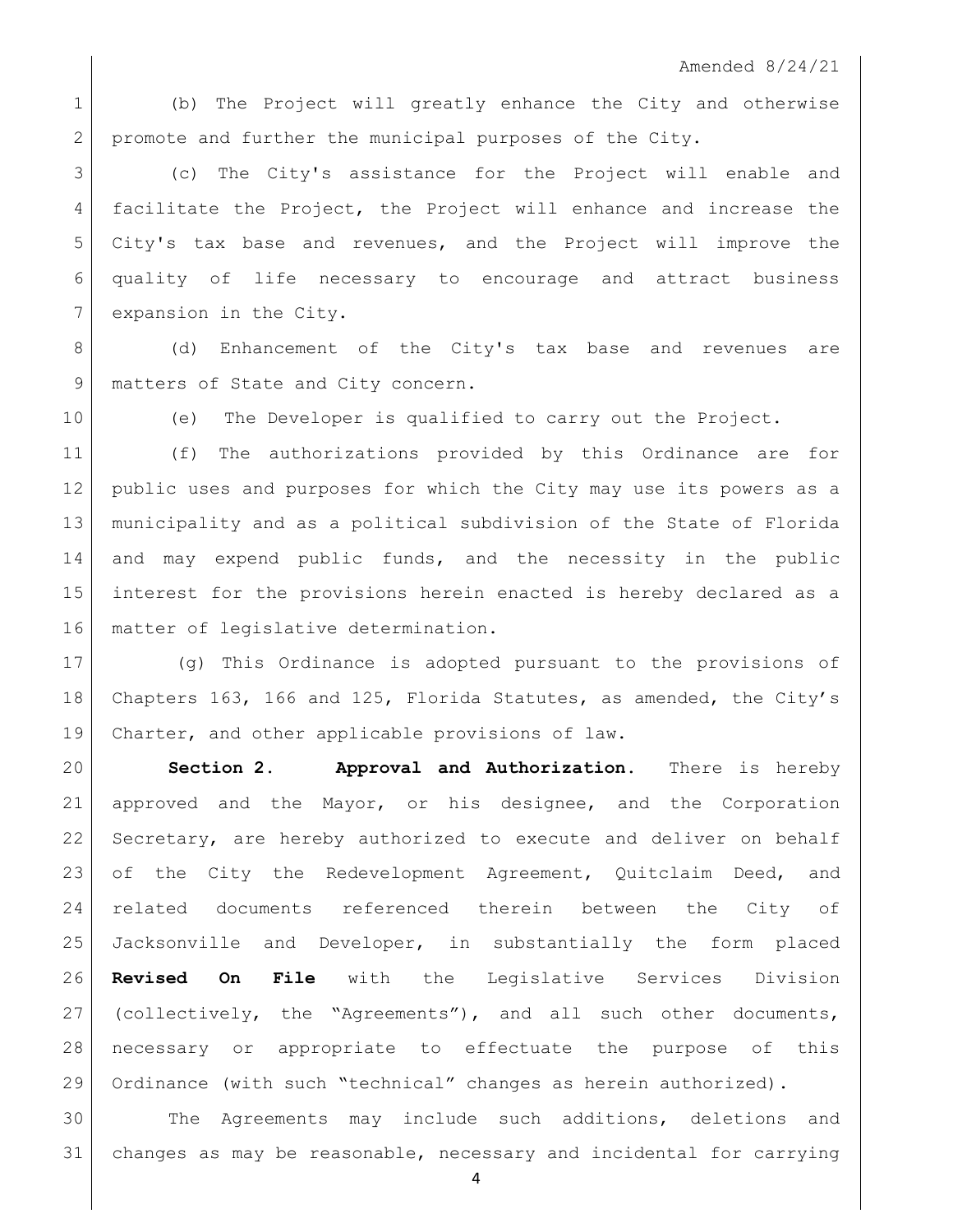## Amended 8/24/21

1 out the purposes thereof, as may be acceptable to the Mayor, or his 2 designee, with such inclusion and acceptance being evidenced by execution of the Agreement by the Mayor, or his designee; provided however, no modification to the Agreements may increase the financial obligations or liability of the City to an amount in excess of the amount stated in the Agreements or decrease the financial obligations or liability of the Developer, and any such modification shall be technical only and shall be subject to appropriate legal review and approval by the Office of General 10 Counsel. For purposes of this Ordinance, the term "technical changes" is defined as including, but not limited to, changes in legal descriptions or surveys, descriptions of infrastructure 13 improvements and/or any road project, ingress and egress, easements 14 and rights of way, design standards, performance schedules (provided that no performance schedule may be extended for more than six (6) months without DIA Board approval), access and site plan, resolution of title defects, if any, and other non-18 substantive changes that do not substantively increase the duties and responsibilities or financial obligations of the City under the 20 provisions of the Agreements.

 **Section 3. Designation of Authorized Official and DIA as Contract Monitor.** The Mayor is designated as the authorized official of the City for the purpose of executing and delivering the Agreement, and the Chief Executive Officer of the DIA is designated as the authorized official of the City for the purpose of executing any additional contracts and documents and furnishing such information, data and documents for the Agreement and related documents as may be required and otherwise to act as the authorized official of the City in connection with the Agreement, and take or cause to be taken such action as may be necessary to enable the City to implement the Agreement according to its terms. The DIA is